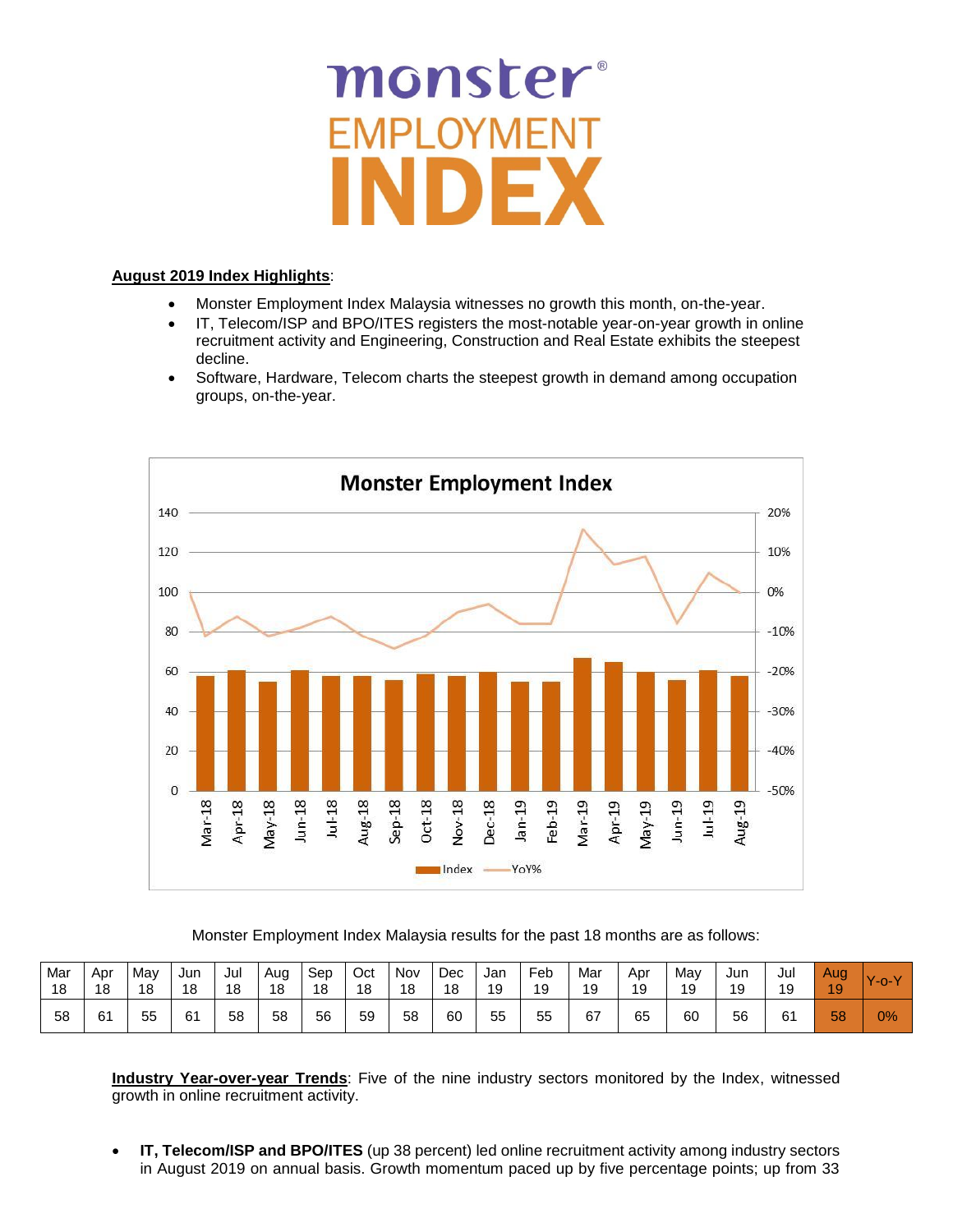percent last month. In the last six-months (between February and August 2019), the sector recorded growth of 17 percent.

- Long-term growth momentum in **Hospitality** (up 29 percent) improved; up from 25 percent growth in July 2019. This was also the most-notable growth registered in the series. In short-term as well, the sector saw growth on all parameters; up eight percent (month-on-month), up 13 percent (three-month and up 22 percent (six-month).
- **Oil and Gas** (up 23 percent) registered double-digit growth for the fifth consecutive month, on-the-year. Pace of growth improved by three percentage points vis-à-vis last month. The sector also exhibited increased demand on month-on-month (up five percent), three-month (up 17 percent) and six-month (up 13 percent) basis.
- Online recruitment activity in **Advertising, Market Research, Public Relations, Media and Entertainment** (zero percent) matched the corresponding period a year-ago. Nonetheless, on sixmonth (up 12 percent) basis, the sector recorded growth.
- **BFSI** (up three percent) continued to witness uptrend in e-recruitment activity for the second consecutive month. Also, on six-month basis, an increased demand of three percent was registered.
- **Engineering, Construction and Real Estate** (down 10 percent) witnessed the most-notable annual decline among the monitored sectors.

| Year-over-year Growth                  | Aug<br>18 | Aug<br>19 | % Growth<br>Y-o-Y | <b>Year-over-year Growth</b>                                                  |
|----------------------------------------|-----------|-----------|-------------------|-------------------------------------------------------------------------------|
| IT, Telecom/ISP and<br><b>BPO/ITES</b> | 102       | 141       | 38%               | Advertising, Market Research,<br>Public Relations, Media and<br>Entertainment |
| Hospitality                            | 55        | 71        | 29%               | Production/Manufacturing,<br>Automotive and Ancillary                         |
| Oil and Gas                            | 94        | 116       | 23%               | Logistic, Courier/ Freight/<br>Transportation, Shipping/<br>Marine            |
| Retail                                 | 40        | 45        | 13%               | Engineering, Construction and<br><b>Real Estate</b>                           |

## **Top Growth Industries Lowest Growth Industries**

| Year-over-year Growth                                                         | Aug<br>18 | Aug<br>19 | % Growth<br>Y-o-Y |
|-------------------------------------------------------------------------------|-----------|-----------|-------------------|
| Advertising, Market Research,<br>Public Relations, Media and<br>Entertainment | 58        | 58        | 0%                |
| Production/Manufacturing,<br>Automotive and Ancillary                         | 89        | 88        | $-1\%$            |
| Logistic, Courier/ Freight/<br>Transportation, Shipping/<br>Marine            | 66        | 63        | $-5%$             |
| Engineering, Construction and<br><b>Real Estate</b>                           | 62        | 56        | $-10%$            |

**Occupation Year-over-year Trends**: Growth in online demand for professionals was positive in two of the nine job-roles monitored by the Index.

- **Software, Hardware, Telecom** (up 32 percent) professionals continued to lead growth in online demand among the monitored occupation categories. In short-term as well, the job-role indicated growth of four percent (three-month) and 16 percent (six-month).
- Online demand for **Sales & Business Development** professionals charted marginal growth of one percent between August 2018 and 2019. Nonetheless, the job-role has been registering positive growth since March 2019. In the last six-months (between February and August 2019), Sales & Business Development exhibited growth of nine percent.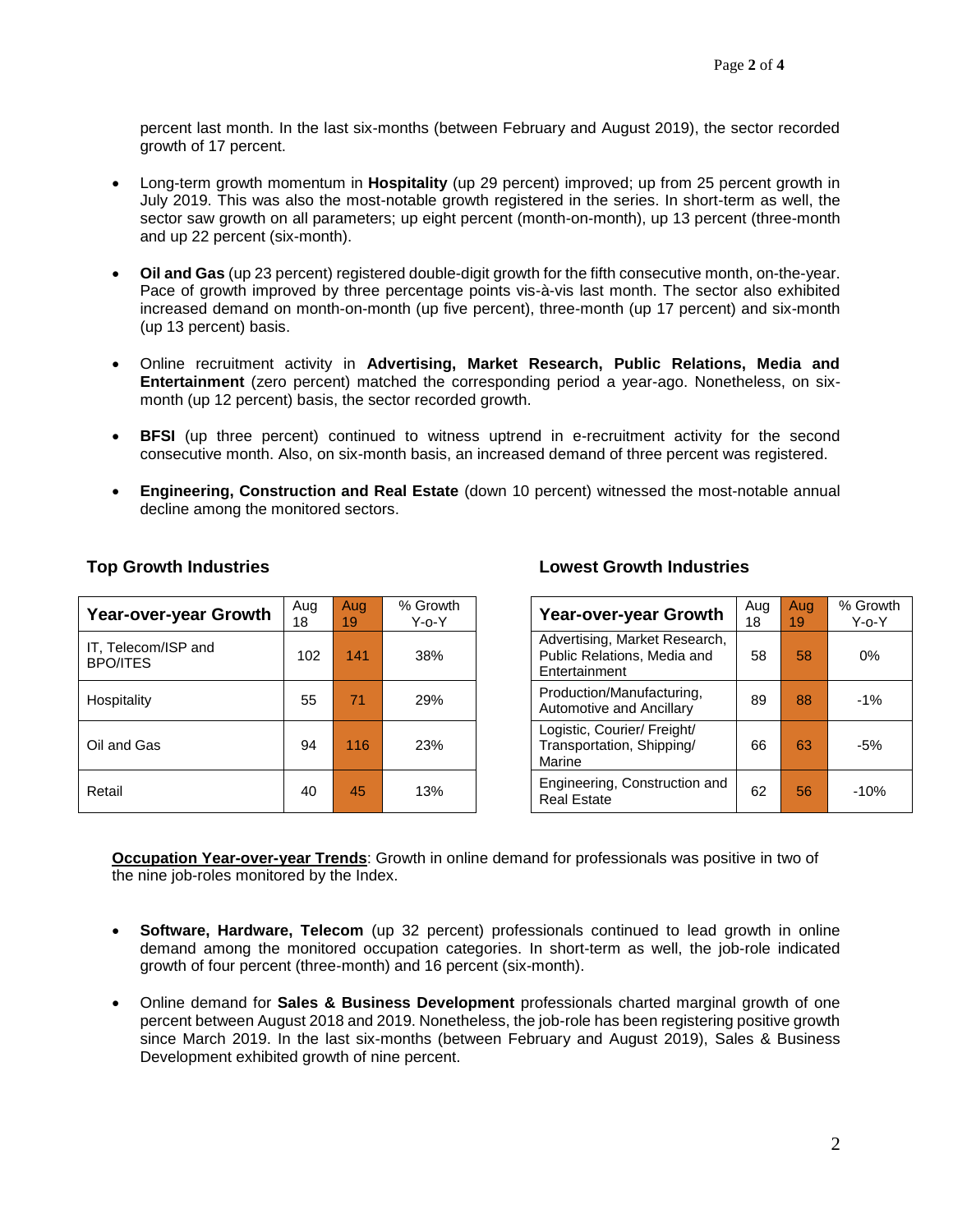- **Hospitality & Travel** (down two percent) continued to witness receded annual growth since May 2019. However, growth momentum improved by nine percentage points; down from decline of 11 percent last month.
- **Engineering /Production, Real Estate** (down nine percent) saw the steepest year-on-year decline among the job-roles this month.

| Year-over-year Growth           | Aug<br>18 | Aug<br>19 | % Growth<br>$Y$ -o- $Y$ | Year-over-year Growth                   | Aug<br>18 | Aug<br>19 | $%$ Gro<br>Y-o-` |
|---------------------------------|-----------|-----------|-------------------------|-----------------------------------------|-----------|-----------|------------------|
| Software, Hardware, Telecom     | 56        | 74        | 32%                     | Purchase/ Logistics/ Supply<br>Chain    | 71        | 69        | $-3%$            |
| Sales & Business<br>Development | 74        | 75        | 1%                      | Finance & Accounts                      | 64        | 61        | $-5%$            |
| <b>Customer Service</b>         | 22        | 22        | $0\%$                   | HR & Admin                              | 59        | 56        | $-5%$            |
| Marketing & Communications      | 78        | 77        | $-1\%$                  | Engineering /Production, Real<br>Estate | 66        | 60        | $-9%$            |

## **Top Growth Occupations Lowest Growth Occupations**

| Year-over-year Growth                   | Aug<br>18 | Aug<br>19 | % Growth<br>$Y$ -o- $Y$ |
|-----------------------------------------|-----------|-----------|-------------------------|
| Purchase/Logistics/Supply<br>Chain      | 71        | 69        | $-3%$                   |
| Finance & Accounts                      | 64        | 61        | $-5%$                   |
| HR & Admin                              | 59        | 56        | $-5%$                   |
| Engineering /Production, Real<br>Estate | 66        | 60        | $-9%$                   |

## By Industry

|                                                                                                    |     |     |     | 2018       |     |     | 2019 |     |     |     |     |     |     |  |
|----------------------------------------------------------------------------------------------------|-----|-----|-----|------------|-----|-----|------|-----|-----|-----|-----|-----|-----|--|
|                                                                                                    | Aug | Sep | Oct | <b>Nov</b> | Dec | Jan | Feb  | Mar | Apr | May | Jun | Jul | Aug |  |
| IT, Telecom/ISP and<br><b>BPO/ITES</b>                                                             | 102 | 106 | 124 | 119        | 118 | 118 | 121  | 134 | 134 | 127 | 125 | 136 | 141 |  |
| <b>Engineering, Construction</b><br>and Real Estate                                                | 62  | 59  | 62  | 60         | 59  | 56  | 55   | 68  | 62  | 59  | 54  | 59  | 56  |  |
| <b>BFSI</b>                                                                                        | 62  | 58  | 64  | 61         | 61  | 60  | 62   | 76  | 71  | 65  | 59  | 68  | 64  |  |
| Production/Manufacturing,<br><b>Automotive and Ancillary</b>                                       | 89  | 88  | 91  | 90         | 91  | 88  | 91   | 95  | 93  | 89  | 88  | 91  | 88  |  |
| <b>Oil and Gas</b>                                                                                 | 94  | 87  | 98  | 103        | 98  | 102 | 103  | 99  | 106 | 99  | 102 | 110 | 116 |  |
| <b>Hospitality</b>                                                                                 | 55  | 53  | 55  | 54         | 56  | 55  | 58   | 61  | 63  | 63  | 59  | 66  | 71  |  |
| <b>Retail</b>                                                                                      | 40  | 37  | 43  | 40         | 40  | 35  | 33   | 55  | 54  | 47  | 42  | 48  | 45  |  |
| Logistic, Courier/ Freight/<br>Transportation, Shipping/<br>Marine                                 | 66  | 59  | 68  | 61         | 64  | 63  | 54   | 80  | 73  | 68  | 59  | 71  | 63  |  |
| <b>Advertising, Market</b><br><b>Research, Public Relations,</b><br><b>Media and Entertainment</b> | 58  | 54  | 58  | 56         | 55  | 53  | 52   | 64  | 63  | 58  | 55  | 60  | 58  |  |

# By Occupation

|                                       |     |     | 2018 |     |     |     | 2019 |     |     |     |     |     |     |
|---------------------------------------|-----|-----|------|-----|-----|-----|------|-----|-----|-----|-----|-----|-----|
|                                       | Aug | Sep | Oct  | Nov | Dec | Jan | Feb  | Mar | Apr | May | Jun | Jul | Aug |
| Software, Hardware,<br><b>Telecom</b> | 56  | 57  | 67   | 67  | 62  | 62  | 64   | 85  | 82  | 74  | 68  | 78  | 74  |
| <b>Finance &amp; Accounts</b>         | 64  | 60  | 65   | 62  | 61  | 60  | 60   | 70  | 67  | 63  | 59  | 65  | 61  |

3